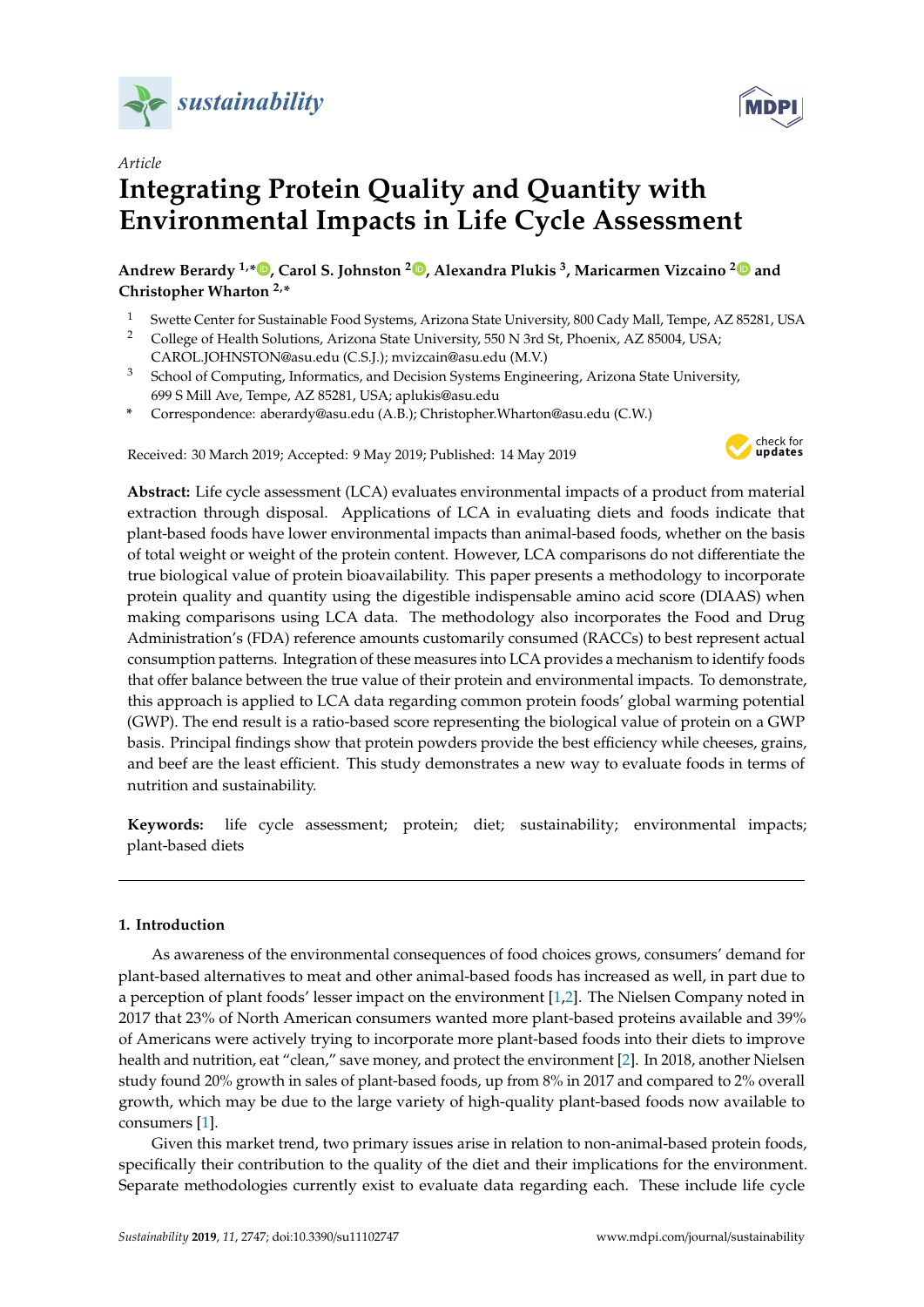assessment (LCA), a common choice for assessing the environmental impacts of food, and the digestible indispensable amino acid score (DIAAS), an advanced evaluation of how amino acids are digested and assimilated by the body, providing a score related to "protein quality".

Environmental impacts can be evaluated through LCA by quantifying resource usage, pollutant emissions, and other potential impacts of consumer products [\[3\]](#page-8-2). These measures represent flows between the biosphere and the technosphere associated with the creation, consumption, and disposal of one or more products, including food [\[4\]](#page-8-3). Although LCA was originally developed for application to industrial production systems, scholars applied its principles to agricultural production systems over two decades ago [\[5\]](#page-8-4). Nearly all LCAs of food include global warming potential (GWP) as an environmental impact of concern, while other common metrics considered include energy use, water use, and land use [\[4](#page-8-3)[,6\]](#page-8-5). As an example, dietary LCA assessments of standardized plant-based diets (often constructed to represent one day's worth of dietary intake using such a pattern) had lower environmental impacts across most environmental impact categories than diets including animal products [\[7](#page-8-6)[–11\]](#page-8-7).

LCA requires a functional unit that captures the obligatory properties of a product for use as a basis for comparison across products on environmental impact [\[12\]](#page-8-8). Obligatory properties are those properties that a product must have in order to be considered as an appropriate alternative when compared with other products [\[12\]](#page-8-8). However, functional units for LCAs of food are difficult to define due to variation in perceived obligatory properties. For example, a typical approach for food is to use a mass-based functional unit, such as tons or kilograms of product. In many cases, a weight-based comparison between two different foods is inadequate because it does not reflect the amount that a person would typically consume, nor does it capture the reasons a particular food would be eaten. For instance, comparing beef against broccoli on a per-kilogram basis would be inappropriate, given that both are usually eaten in different amounts and for different reasons.

For high protein foods, a protein-based functional unit is logical, but insufficient to represent the actual bioavailability of amino acids, which is the assumed purpose of protein intake. This issue can possibly be corrected with the consideration of other data. The calculation of DIAAS is the latest advance in comparing the protein qualities of foods, and this assessment has the potential to shift perceptions regarding what foods are good protein sources. DIAAS is a scoring system that compares the true ileal digestibility of the indispensable amino acids in a protein food source to that of a reference protein. This scoring system replaced the protein digestibility corrected amino acid score (PDCAAS), which was the reference standard of the United Nations for scoring protein quality from 1989 to 2011 [\[13\]](#page-8-9). PDCAAS used the digestibility of the protein for scoring (e.g., the digestibility of nitrogen), which is a less precise indicator of true amino acid assimilation in comparison to the DIAAS method [\[14\]](#page-8-10). To calculate the DIAAS percentage for any food, the milligrams of digestible dietary indispensable amino acids in one gram of the dietary protein is divided by the milligrams of the amino acids in one gram of the reference protein, then multiplied by 100 [\[13\]](#page-8-9). The DIAAS scoring system allows foods to have an amino acid quality score over 100%, while the PDCAAS method truncated scores at 100% [\[13\]](#page-8-9). As such, DIAAS scores provide the most accurate ranking of protein foods since the score depicts the actual, unabridged biological value of the protein's amino acids. DIAAS can be used in the analysis of meal plans to determine the adequacy of protein sources to meet recommended intakes (0.8g/kg of body weight/day), which is particularly relevant for individuals following vegetarian and vegan diets [\[14,](#page-8-10)[15\]](#page-8-11).

Yet another issue that arises in comparing foods using LCA is how best to reflect results in terms of real-world serving sizes. Although LCA and DIAAS provide useful tools to compare foods on environmental impact and protein quality, it is less clear how meaningful these comparisons are in everyday settings given that customary serving sizes of foods can vary widely. This problem can potentially be solved using reference amounts customarily consumed (RACCs). In accordance with the Nutrition Labeling and Education Act and the Federal Food, Drug, and Cosmetic Act, the Food and Drug Administration's final rule to establish RACCs provides a reference for identifying actual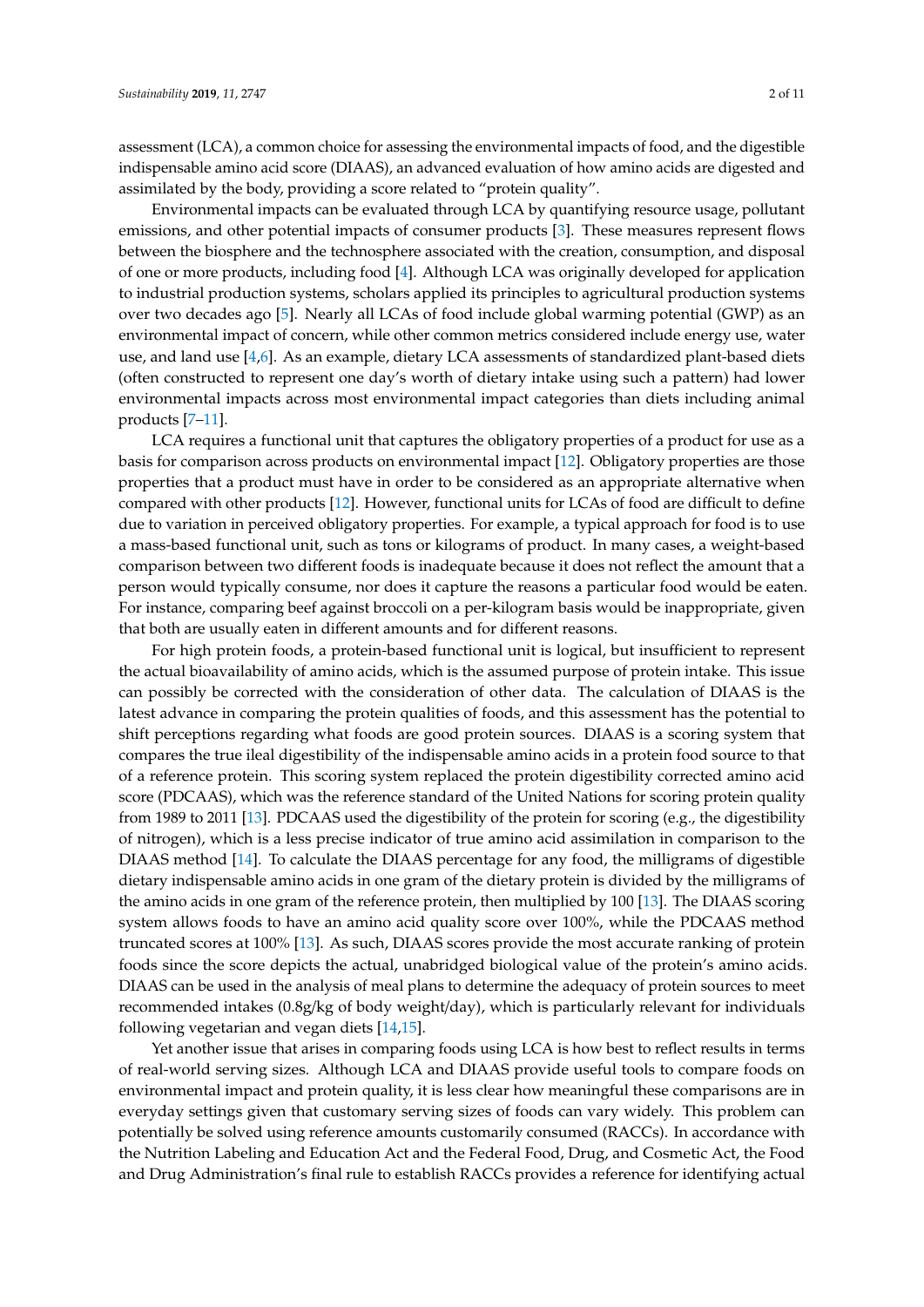update RACCs to provide the most accurate and current information for serving sizes and improve the Nutrition Facts panel [\[19\]](#page-9-0). Utilizing RACCs as part of LCA assessments therefore can provide a clearer understanding of the environmental impact related to actual consumption of foods.

Previous LCA research has yet to provide a straightforward methodology for meaningful evaluation of foods in the realms of health and environmental impact simultaneously. Previous LCA work has expressed results using functional units based on a unit of mass (e.g., kilogram of a given food) or a unit of a certain nutrient (e.g., kilograms of protein) and expressed impacts in terms of estimated equivalent flows into the biosphere (e.g., kilograms of carbon dioxide) or aggregated multiple characteristics into a single score (e.g., Ecoindicator 99) [\[7](#page-8-6)[,20\]](#page-9-1). Some papers also attempted to integrate multiple dimensions of sustainability in one assessment, such as combining LCA with cost-benefit analysis and social impacts as measured by quality adjusted life years (QALYs) [\[12\]](#page-8-8). No work yet exists employing an algorithm that adequately assesses environmental impact of protein-based foods in the context of protein quality. Further, few LCA analyses have developed methods to express results in ways that reflect consumer food choices and consumption patterns.

This paper presents a methodology to incorporate protein quality and quantity using DIAAS when making comparisons based on LCA results. Evaluations were further integrated with RACCs to better align estimates of environmental impacts with an understanding of how much is actually consumed and what amino acids are actually delivered in real-world servings of foods. Serving sizes provided by RACCs were specifically used as a basis for calculating a weighted protein score with associated environmental impacts. The intent was to align serving sizes with what is customarily consumed, providing more holistic information that could potentially be utilized in decision-making related to a healthy and sustainable diet simultaneously.

#### **2. Materials and Methods**

The metric chosen for this study to represent environmental impact of foods was carbon dioxide  $(CO<sub>2</sub>)$  equivalents. This was done for three reasons: first,  $CO<sub>2</sub>$  equivalents are a measure of primary concern included in nearly all LCA studies to express greenhouse gas emissions associated with global warming potential throughout a product's lifecycle [\[4,](#page-8-3)[6,](#page-8-5)[20,](#page-9-1)[21\]](#page-9-2). Second, global warming is used frequently as a justification when calling for dietary change [\[22,](#page-9-3)[23\]](#page-9-4). Third, while other LCA studies include metrics other than  $CO<sub>2</sub>$  equivalents such as land use, water use, eutrophication, and acidification, such metrics are less consistent in terms of methodology for their estimation and in their inclusion across articles [\[24](#page-9-5)[–26\]](#page-9-6).

Using data from the United States Department of Agriculture's (USDA) Economic Research Service (ERS) Food Availability (Per Capita) Data System (FADS), we identified the most common protein sources for Americans [\[27\]](#page-9-7). Due to the importance of protein across dietary choices, we also included the most common sources of animal, dairy, and plant protein intake for adults in the US based on analysis of the National Health and Nutrition Examination Survey (NHANES) data [\[28\]](#page-9-8). We additionally included protein sources that are gaining popularity as potentially more sustainable alternative sources of proteins, including plant- and insect-based proteins [\[29,](#page-9-9)[30\]](#page-9-10). Mixed dishes and foods with many ingredients were also excluded due to our focus on protein and lack of available LCA data. Lack of data regarding global warming potential or DIAAS values for certain foods resulted in a narrowed list of protein sources. Some of the protein sources that were excluded due to lack of data availability were mealworms, flies, and various beans, nuts, and breads. Finally, liquid protein sources, such as milk were not included due to concerns with comparing solid and liquid foods, such as liquid foods having a much higher weight per serving size. Figure [1](#page-3-0) illustrates the process for determining the final list of foods included.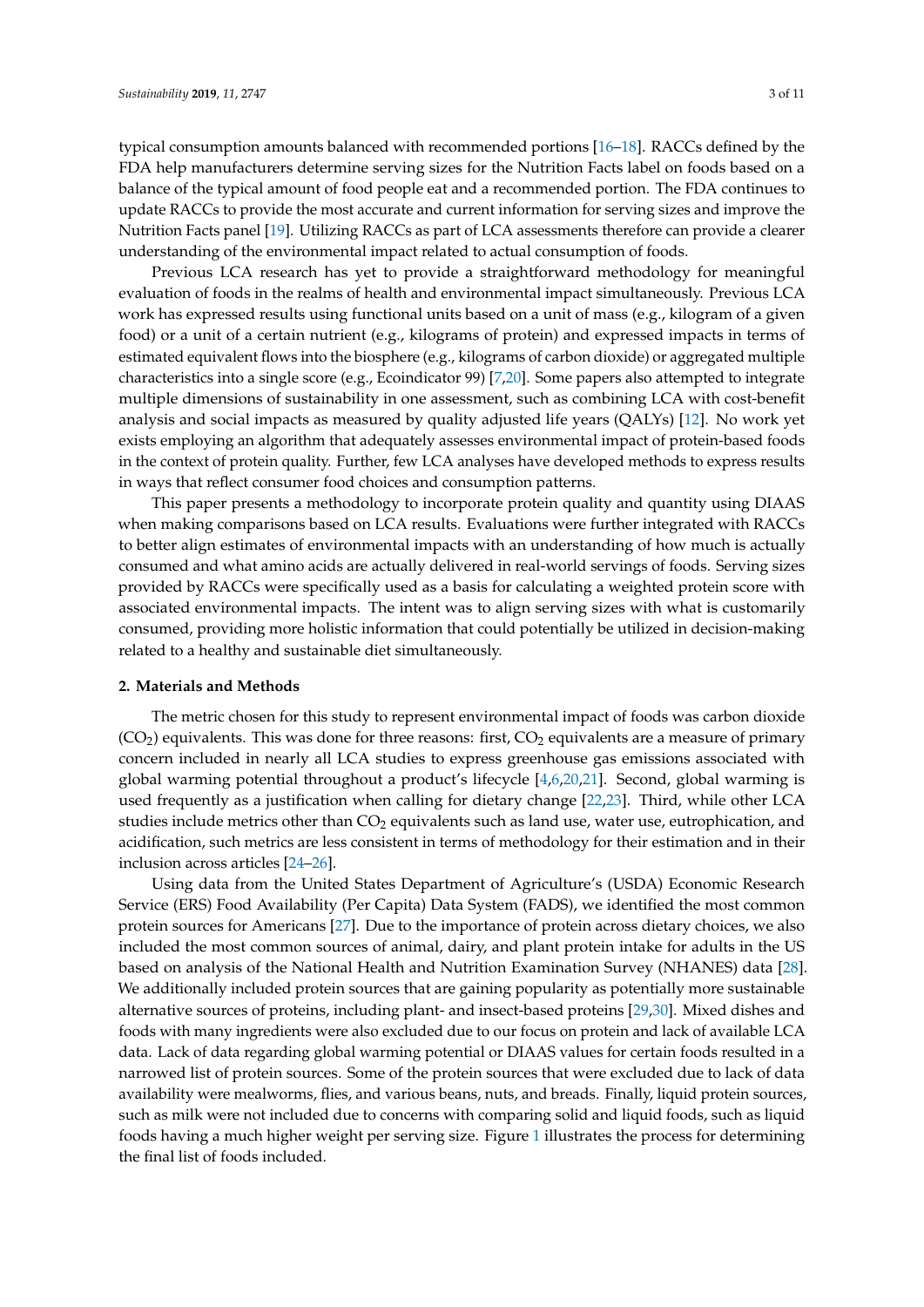

<span id="page-3-0"></span>*Sustainability* **2019**, *11*, x FOR PEER REVIEW 4 of 11

**Figure 1.** The list of protein sources considered was based on common and alternative protein sources,<br>but constrained by data availability. but constrained by data availability. but constrained by data availability.

Data from the USDA ERS FADS regarding nutrient availability indicated that food groups Data from the USDA ERS FADS regarding nutrient availability indicated that food groups contributing the highest percent to total protein availability include meat, poultry, and fish, grain products, dairy products, legumes, nuts, and soy, vegetables, and eggs [\[27\]](#page-9-7).

Figure [2](#page-3-1) displays the percentage of available protein across a variety of food groups from the USDA ERS FADS data. Among animal sources of protein, beef, pork, and chicken consistently have the highest availability for consumers in the US, with chicken overtaking beef as the most consumed meat in 2015, while fish and shellfish remain steady over time below the other three [\[31\]](#page-9-11). We additionally included foods providing 2% or more to total animal protein, dairy protein, or plant protein intake based on analysis of NHANES data by Pasiakos et al. [\[28\]](#page-9-8). Alternative protein sources including plant-based foods and insects are receiving increased attention as potentially more sustainable protein sources [\[29](#page-9-9)[,30](#page-9-10)[,32\]](#page-9-12). Based on these trends, we included foods representing each major protein source category as well as some niche but growing categories that represent alternative and potentially more sustainable protein sources, all subject to data availability. additional providing 2% or more to total animal protein, dairy protein, or plant protein main

<span id="page-3-1"></span>

available for US consumers. **Animal flesh, grains**, and dairy protein most provide most provide most protein most provide most provide most provide most provide most protein most provide most provide most provide most prov **Figure 2.** Protein availability across food groups. Animal flesh, grains, and dairy provide most protein **Figure 2.** Protein availability across food groups. Animal flesh, grains, and dairy provide most protein

version 11.4, a searchable nutritional database that provides information on micro and macronutrients present in raw, cooked, and restaurant-prepared foods (ESHA Research, Salem, OR, USA). We utilized protein-specific data from individual food searches, prioritizing information provided by the USDA. We calculated a weighted protein score (PRO) as shown in Formula (1) based on the foods' protein Amino acid profiles of foods were obtained using Food Processor Nutrition Analysis software Amino acid profiles of foods were obtained using Food Processor Nutrition Analysis software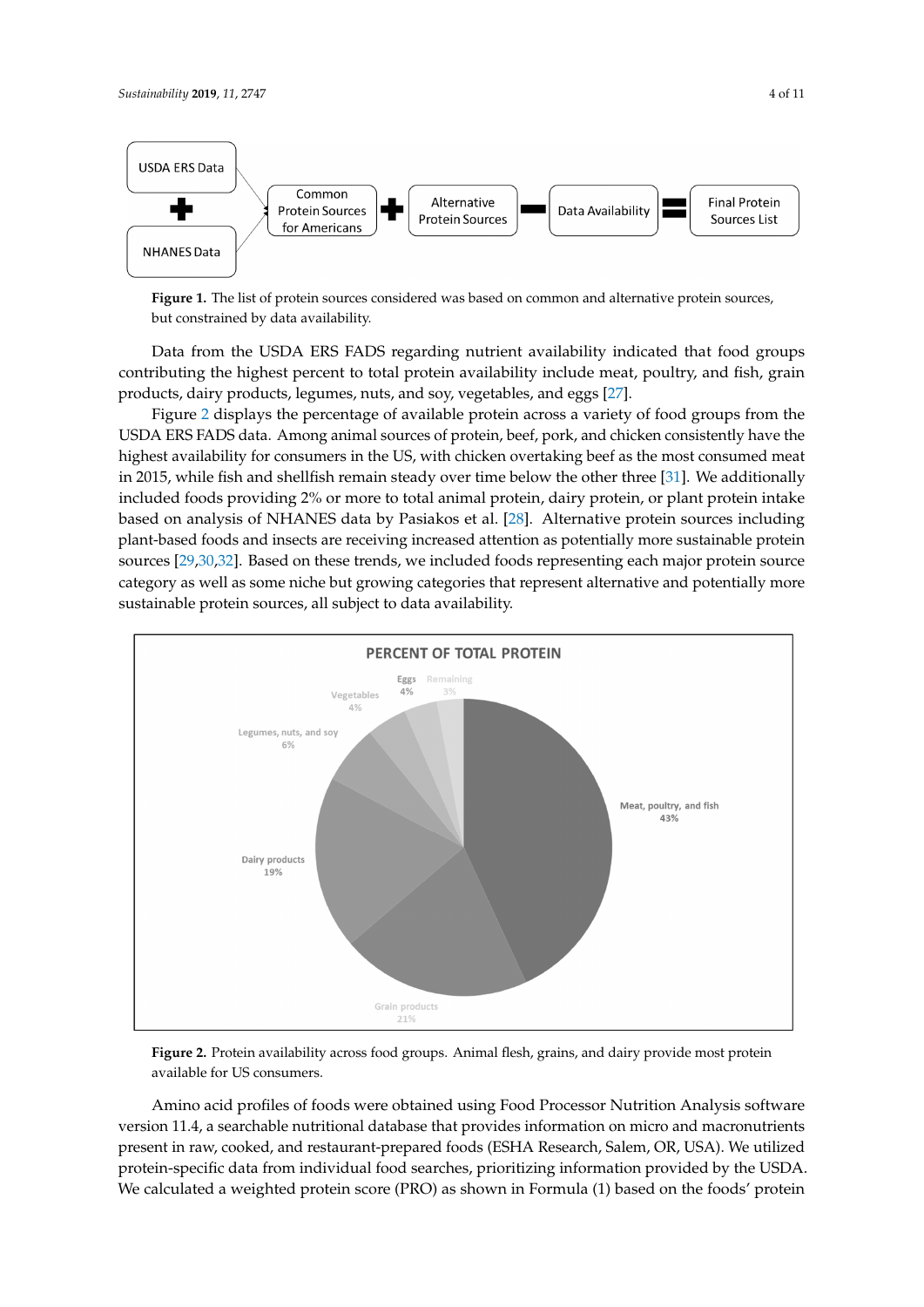content and DIAAS. PRO equals the product of DIAAS (D) as a percentage, servings size in grams based on RACCs (R), and grams of protein weight in 100 grams of a given food (P), divided by 100.

$$
PRO = \frac{\frac{D}{100} \times R \times P}{100}
$$
 (1)

To represent GWP,  $CO<sub>2</sub>$  emissions data were compiled from dozens of LCA sources including peer-reviewed published literature. Similar to previous reviews of food LCA, data availability restraints required the use of some LCA studies which included different assumptions regarding co-product allocation methodology and system boundaries, different geographic areas, and other factors that could result in disparities in estimates of environmental impacts [\[4](#page-8-3)[,21](#page-9-2)[,33,](#page-9-13)[34\]](#page-9-14). While most studies report carbon footprints as point values, there can be significant uncertainty and variability surrounding such point values [\[35\]](#page-9-15). Variability can be a result of differences in farm features, soil type, and management practices [\[36\]](#page-9-16). Reviewing the parameters of LCA data sources included indicated that the most common attributes were a system boundary of cradle to gate, economic-based allocation, attributional LCA, and a European region. However, excluding studies with different parameters than these would restrict the analysis to only include beef, chicken, eggs, milk, and pork, as was the case in a 2010 review of livestock LCA [\[21\]](#page-9-2). All LCA data sources used for our analysis were subject to peer review and used system boundaries at least from cradle to gate. In addition, we only used studies that expressed results with at least a mass-based functional unit and global warming potential in a mass-based  $CO<sub>2</sub>$  equivalent. The majority of references were from Organisation for Economic Co-operation and Development member countries, although data availability necessitated the inclusion of some non-members (e.g., Thailand for grasshoppers and Iran for chickpeas, lentils and peanuts) [\[37–](#page-9-17)[40\]](#page-10-0). Finally, where multiple LCA data sources for individual foods were available that met our requirements, we calculated mean and standard deviation for the food, which are shown in Figure [3.](#page-5-0) Items with an asterisk had fewer than three entries and therefore are based on the only reported value or an average of two reported values and do not include a standard deviation. Further details regarding our LCA data sources and calculations are available in the Supplementary Materials.

$$
GWPRO = \frac{GWP}{PRO}
$$
 (2)

Finally, we calculated a protein-mediated modified global warming potential ratio (GWPRO) as shown in Formula (2) to capture protein delivery across foods in our comparison through a single score metric to allow straightforward ranking of alternatives that includes consideration of both GWP and PRO.

### **3. Results**

The GWP associated with 100 grams of a given food has a substantial range as shown in Figure [3,](#page-5-0) which represents GWP of foods on a mass basis using data from previously published LCA work. Where sufficient data was available, a mean and standard deviation was calculated. Foods with only two data points are presented as an average of those two while those with only one data point are reported as that value, and both are marked with an asterisk and do not include standard deviation.

It is clear from Figure [3](#page-5-0) that GWP on a mass basis is highest by far for beef, and that in general, animal-based foods, including dairy products, are higher in GWP than plant-based foods. However, this representation of data does not capture the protein content in terms of quality and quantity and therefore is insufficient to make a determination for what foods to eat in order to strike the best balance between meeting protein needs and minimizing environmental impact. To better assess that balance, we use Formula 2 to capture the PRO score and GWP associated with a typical serving according to RACCs in a single score format. Figure [4](#page-6-0) displays the resulting GWPRO ratios for the same foods as shown in Figure [3.](#page-5-0)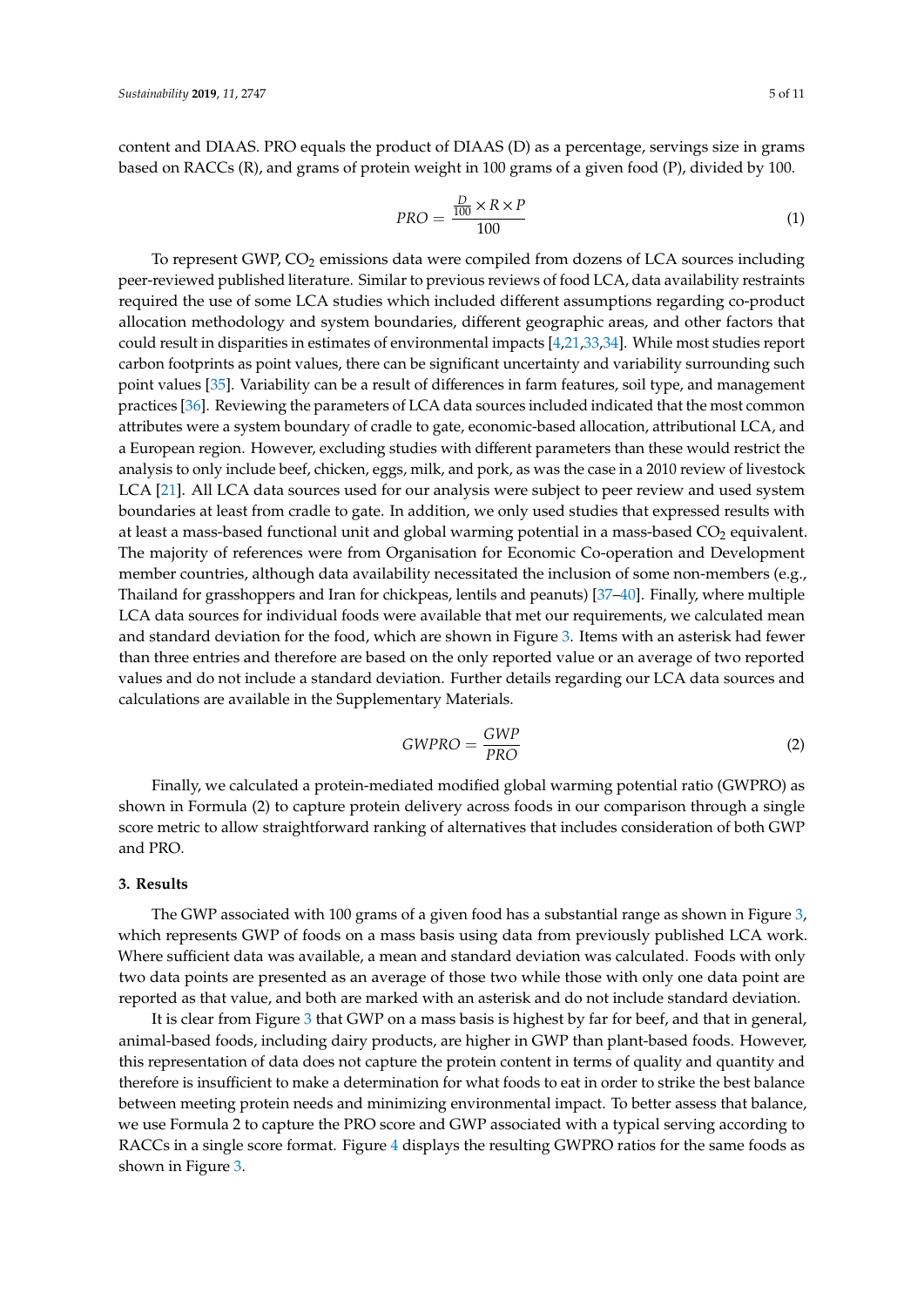<span id="page-5-0"></span>

Figure 3. Global Warming Potential (GWP) in kilograms of CO<sub>2</sub> equivalents associated with 100 grams of each food. Values are the mean of three or more entries if there was sufficient data available. Error of each food. Values are the mean of three or more entries if there was sufficient data available. Error bars indicate standard deviation away from the mean across multiple LCA data points when three or bars indicate standard deviation away from the mean across multiple LCA data points when three or more were available. Items marked with \*asterisk had fewer than three data points and therefore do more were available. Items marked with \*asterisk had fewer than three data points and therefore do not include standard deviation and are either the average of two values or just reporting of one value, not include standard deviation and are either the average of two values or just reporting of one value, depending on data availability. depending on data availability.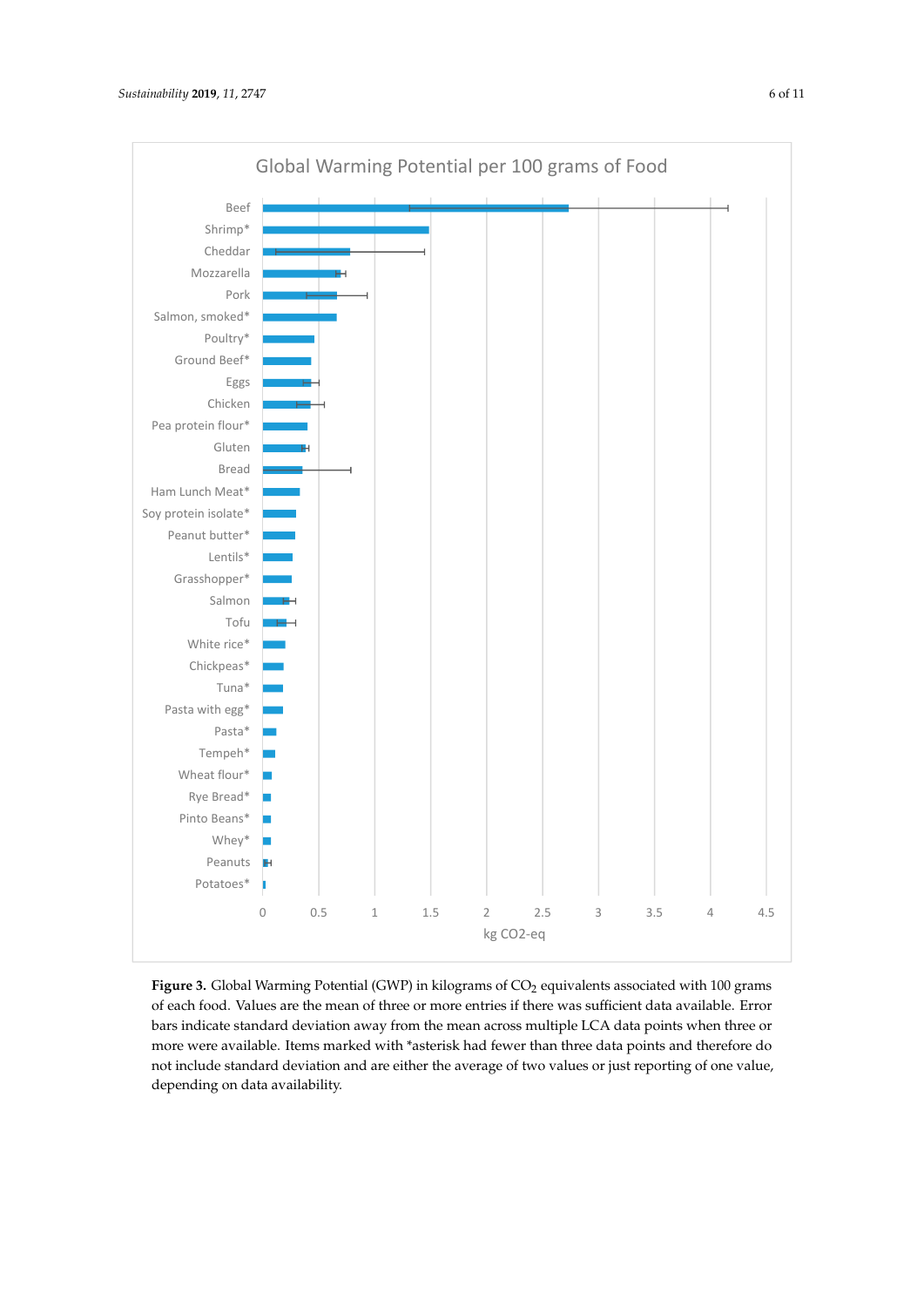<span id="page-6-0"></span>

**Figure 4.** GWPRO (Global Warming Potential Ratio) is GWP in kg CO2-eq per serving divided by **Figure 4.** GWPRO (Global Warming Potential Ratio) is GWP in kg CO2-eq per serving divided by PRO per serving to capture the protein content and quality in the environmental comparison of protein sources. Standard deviation is not reported here as values are the result of a ratio with PRO. However, data used for the GWP component are the same as that used for Figure [3.](#page-5-0)

As seen in Figur[e 4](#page-6-0), the ranking of foods changes when protein content and quality is taken into As seen in Figure 4, the ranking of foods changes when protein content and quality is taken into consideration. For example, spaghetti, despite having the second lowest GWP on a mass basis, has a fairly low EPE ratio and is outperformed by foods with much higher GWP that also have higher PRO scores. Using this algorithm, various protein powders are shown to be some of the most efficient foods considered, and plant-based foods have a broader spread across the list than in Figure 3 due to foods considered, and plant-based foods have a broader spread across the list than in Figure [3](#page-5-0) due to their wide variation in protein content and quality. It is also important to note that these impacts are their wide variation in protein content and quality. It is also important to note that these impacts are partially a reflection of their disparate serving sizes, which result in lower impacts for lower servings when compared to a uniform weight across foods. However, it is this specific distinction that should help improve understanding of actual consumption decisions by providing a comparison based on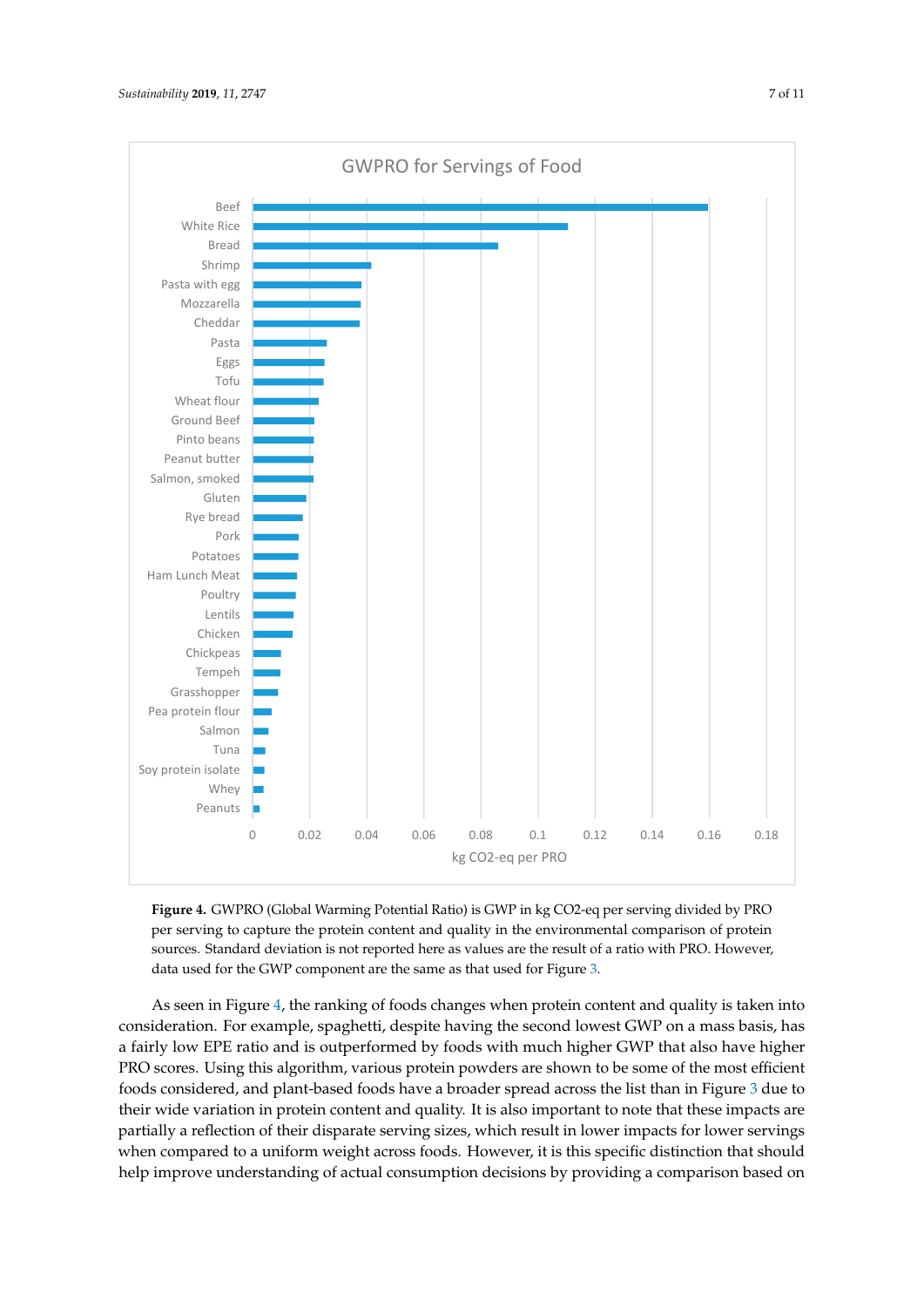amounts that are customarily consumed. The method demonstrated here is a potential way to include consideration of protein quality and serving size along with environmental performance in LCA. Consumers should understand that these are estimates meant for quick and efficient comparisons that are informative but not comprehensive and are subject to change. Environmental impacts of a food are influenced by many factors that vary across regions and over time, and many factors influence the nutritional quality and ultimate health impacts of a given food.

## **4. Discussion**

Previous studies that examined the environmental and nutritional impacts of protein sources included a variety of animal and plant-based foods, but did not specify inclusion and exclusion criteria except in some cases to match dietary intake within data constraints [\[20,](#page-9-1)[34,](#page-9-14)[41–](#page-10-1)[43\]](#page-10-2). Our study contributes to the advancement of LCA-based food comparisons by expanding and refining the methodology to account for variation in amounts of food typically consumed and differences in protein quality and quantity.

The use of serving size as a basis for comparison of environmental impacts means that the results can be made useful for consumers, but they may not be as readily applicable to large-scale estimates as strictly uniform weight-based comparisons normally are. The conversion between a mass basis and a serving size basis is simple when the serving size is known, but initial choice must take into account the intended audience. These data, for example, could be used to establish a consumer-facing scoring or rating system, allowing comparisons of possible food choices serving similar roles in the diet and at similar serving sizes (e.g., ground beef vs. tuna vs. tofu) along the lines of dietary impact related to protein quality and environmental impact at the same time.

## **5. Conclusions**

As more consumers seek to change their eating habits to address concerns related to environmental impact, it is important to develop evidence-based tools that allow for consideration of, and distinguishing between, food choices across multiple relevant concerns. In the case of high-protein foods, often the most resource-intensive foods in the diet, integration of serving size and protein quality and quantity can enhance an LCA study by providing a more complete understanding of alternatives. This is especially important when comparing plant-based and animal-based foods, as protein is the primary nutrient of concern in such scenarios. The DIAAS provides the most accurate currently available information regarding protein quality through amino acid digestibility, and when combined with protein quantity through weight of protein in a food, a weighted protein score provides a method for quick and comprehensive comparison across foods. Integrating these concepts into LCA is demonstrated here to effectively differentiate between foods that have varying levels of protein content and environmental impacts and identify the best and worst performing foods for both metrics at once. The best performing foods include peanuts, whey, and soy protein isolate, while the worst performing foods include beef, white rice, and bread. Data constraints prevented a comprehensive analysis of alternatives, but such challenges are common in studies aggregating data from multiple LCA sources. Although multiple LCA data sources were used where available, regional and temporal variability as well as other factors including management practices and transportation distances all influence the environmental impact associated with any given food. In addition, food consumption patterns do not always match RACCs, recommended servings, or other nutritional guidance, so actual food consumption will vary with the potential for dramatic impacts on the environmental consequences of food choices. Further work to improve this methodology could include data related to macronutrients other than protein when they may also contribute to the obligatory property of a food and thus serve as a functional unit, the inclusion of environmental impacts besides greenhouse gasses, and the inclusion of economic considerations such as affordability and accessibility.

**Supplementary Materials:** The following are available online at http://[www.mdpi.com](http://www.mdpi.com/2071-1050/11/10/2747/s1)/2071-1050/11/10/2747/s1.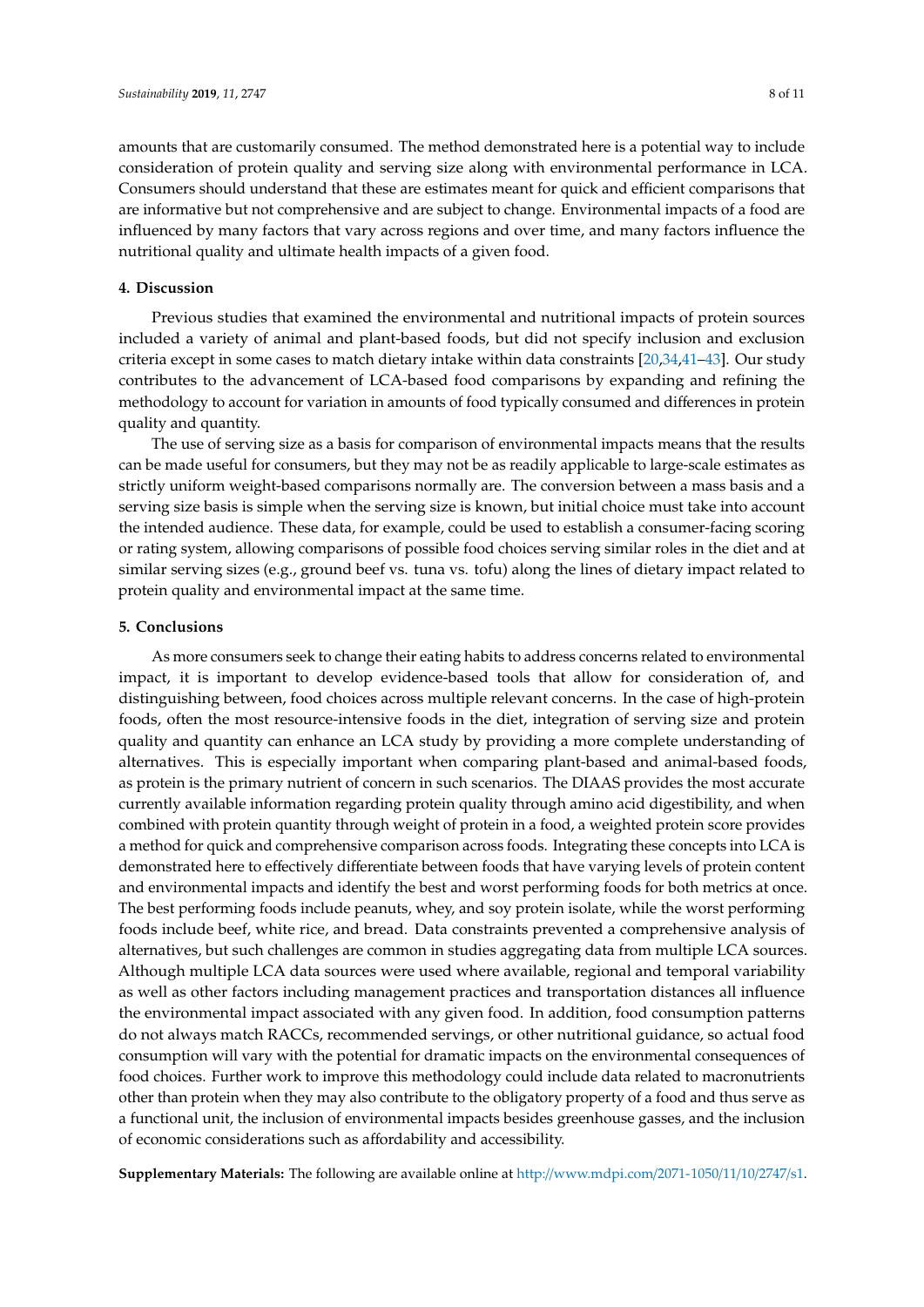**Author Contributions:** Conceptualization, A.B. and C.W.; methodology, A.B., C.W., C.J. and M.V..; software, A.B., M.V. and A.P.; validation, A.B. and M.V.; formal analysis, A.B.; investigation, A.B., M.V., and A.P.; resources, C.W. and C.J.; data curation, A.B.; writing—original draft, A.B.; writing—review and editing, A.B., C.W., M.V., and C.J.; visualization, A.B., C.W., M.V., and C.J.; supervision, C.W.; project administration, C.W.

**Funding:** This research received no external funding.

**Conflicts of Interest:** The authors declare no conflicts of interest.

## **References**

- <span id="page-8-0"></span>1. Blumenfeld, J. Plant-Based Product Sales Increase an Incredible 20 Percent. *Supermarket News*, 2018. Available online: https://www.supermarketnews.com/consumer-trends/[plant-based-product-sales-increase](https://www.supermarketnews.com/consumer-trends/plant-based-product-sales-increase-incredible-20-percent)[incredible-20-percent](https://www.supermarketnews.com/consumer-trends/plant-based-product-sales-increase-incredible-20-percent) (accessed on 3 January 2019).
- <span id="page-8-1"></span>2. The Nielsen Company. Plant-Based Proteins are Gaining Dollar Share among North Americans. *Nielsen*, 2017. Available online: https://www.nielsen.com/us/en/insights/news/2017/[plant-based-proteins-are-gaining](https://www.nielsen.com/us/en/insights/news/2017/plant-based-proteins-are-gaining-dollar-share-among-north-americans.html)[dollar-share-among-north-americans.html](https://www.nielsen.com/us/en/insights/news/2017/plant-based-proteins-are-gaining-dollar-share-among-north-americans.html) (accessed on 3 January 2019).
- <span id="page-8-2"></span>3. Hellweg, S.; Canals, L.M.I. Emerging approaches, challenges and opportunities in life cycle assessment. *Science* **2014**, *344*, 1109–1113. [\[CrossRef\]](http://dx.doi.org/10.1126/science.1248361)
- <span id="page-8-3"></span>4. Roy, P.; Nei, D.; Orikasa, T.; Xu, Q.; Okadome, H.; Nakamura, N.; Shiina, T. A review of life cycle assessment (LCA) on some food products. *J. Food Eng.* **2009**, *90*, 1–10. [\[CrossRef\]](http://dx.doi.org/10.1016/j.jfoodeng.2008.06.016)
- <span id="page-8-4"></span>5. Cowell, S.J.; Clift, R. Impact assessment for LCAs involving agricultural production. *Int. J. Life Cycle Assess.* **1997**, *2*, 99–103. [\[CrossRef\]](http://dx.doi.org/10.1007/BF02978767)
- <span id="page-8-5"></span>6. Heller, M.C.; Keoleian, G.A.; Willett, W.C. Toward a life cycle-based, diet-level framework for food environmental impact and nutritional quality assessment: A critical review. *Environ. Sci. Technol.* **2013**, *47*, 12632–12647. [\[CrossRef\]](http://dx.doi.org/10.1021/es4025113) [\[PubMed\]](http://www.ncbi.nlm.nih.gov/pubmed/24152032)
- <span id="page-8-6"></span>7. Baroni, L.; Cenci, L.; Tettamanti, M.; Berati, M. Evaluating the environmental impact of various dietary patterns combined with different food production systems. *Eur. J. Clin. Nutr.* **2007**, *61*, 279–286. [\[CrossRef\]](http://dx.doi.org/10.1038/sj.ejcn.1602522) [\[PubMed\]](http://www.ncbi.nlm.nih.gov/pubmed/17035955)
- 8. Risku-Norja, H.; Kurppa, S.; Helenius, J. Impact of Consumers' Diet Choices on Green-house Gas Emissions. Available online: http://orgprints.org/16406/1/[consumer2.pdf](http://orgprints.org/16406/1/consumer2.pdf) (accessed on 22 April 2019).
- 9. Sanfilippo, S.; Raimondi, A.; Ruggeri, B.; Fino, D. Dietary vs. transport: An analysis of environmental burdens pertaining to a typical workday. *Int. J. Consum. Stud.* **2012**, *36*, 133–140. [\[CrossRef\]](http://dx.doi.org/10.1111/j.1470-6431.2011.01079.x)
- 10. Meier, T.; Christen, O. Environmental impacts of dietary recommendations and dietary styles: Germany as an example. *Environ. Sci. Technol.* **2013**, *47*, 877–888. [\[CrossRef\]](http://dx.doi.org/10.1021/es302152v)
- <span id="page-8-7"></span>11. Donati, M.; Menozzi, D.; Zighetti, C.; Rosi, A.; Zinetti, A.; Scazzina, F. Towards a sustainable diet combining economic, environmental and nutritional objectives. *Appetite* **2016**, *106*, 48–57. [\[CrossRef\]](http://dx.doi.org/10.1016/j.appet.2016.02.151)
- <span id="page-8-8"></span>12. Weidema, B.; Wenzel, H. The product, functional unit and reference flows in LCA. *Dan. Environ.* **2004**, *70*, 1–46.
- <span id="page-8-9"></span>13. FAO Expert Consultation. *Dietary Protein Quality Evaluation in Human Nutrition*; FAO Expert Consultation: Rome, Italy, 2011.
- <span id="page-8-10"></span>14. Institute of Medicine. *Dietary Reference Intakes for Energy, Carbohydrate, Fiber, Fat, Fatty Acids, Cholesterol, Protein, and Amino Acids*; The National Academies Press: Washington, DC, USA, 2005.
- <span id="page-8-11"></span>15. Wolfe, R.R.; Baum, J.I.; Starck, C.; Moughan, P.J. Factors contributing to the selection of dietary protein food sources. *Clin. Nutr.* **2018**, *37*, 130–138. [\[CrossRef\]](http://dx.doi.org/10.1016/j.clnu.2017.11.017)
- <span id="page-8-12"></span>16. H.R.3562—Nutrition Labeling and Education Act of 1990. Available online: https://[www.congress.gov](https://www.congress.gov/bill/101st-congress/house-bill/3562/all-info)/bill/ [101st-congress](https://www.congress.gov/bill/101st-congress/house-bill/3562/all-info)/house-bill/3562/all-info (accessed on 22 April 2019).
- 17. 21 U.S.C. 9—Federal Food, Drug, and Cosmetic Act. Available online: https://[www.loc.gov](https://www.loc.gov/item/uscode1940-005021009/)/item/uscode1940- [005021009](https://www.loc.gov/item/uscode1940-005021009/)/ (accessed on 22 April 2019).
- <span id="page-8-13"></span>18. Food and Drug Administration. CFR—Code of Federal Regulations Title 21. 2018. Available online: https://www.fda.gov/medical-devices/medical-device-databases/[code-federal-regulations-title-21](https://www.fda.gov/medical-devices/medical-device-databases/code-federal-regulations-title-21-food-and-drugs) [food-and-drugs](https://www.fda.gov/medical-devices/medical-device-databases/code-federal-regulations-title-21-food-and-drugs) (accessed on 22 April 2019).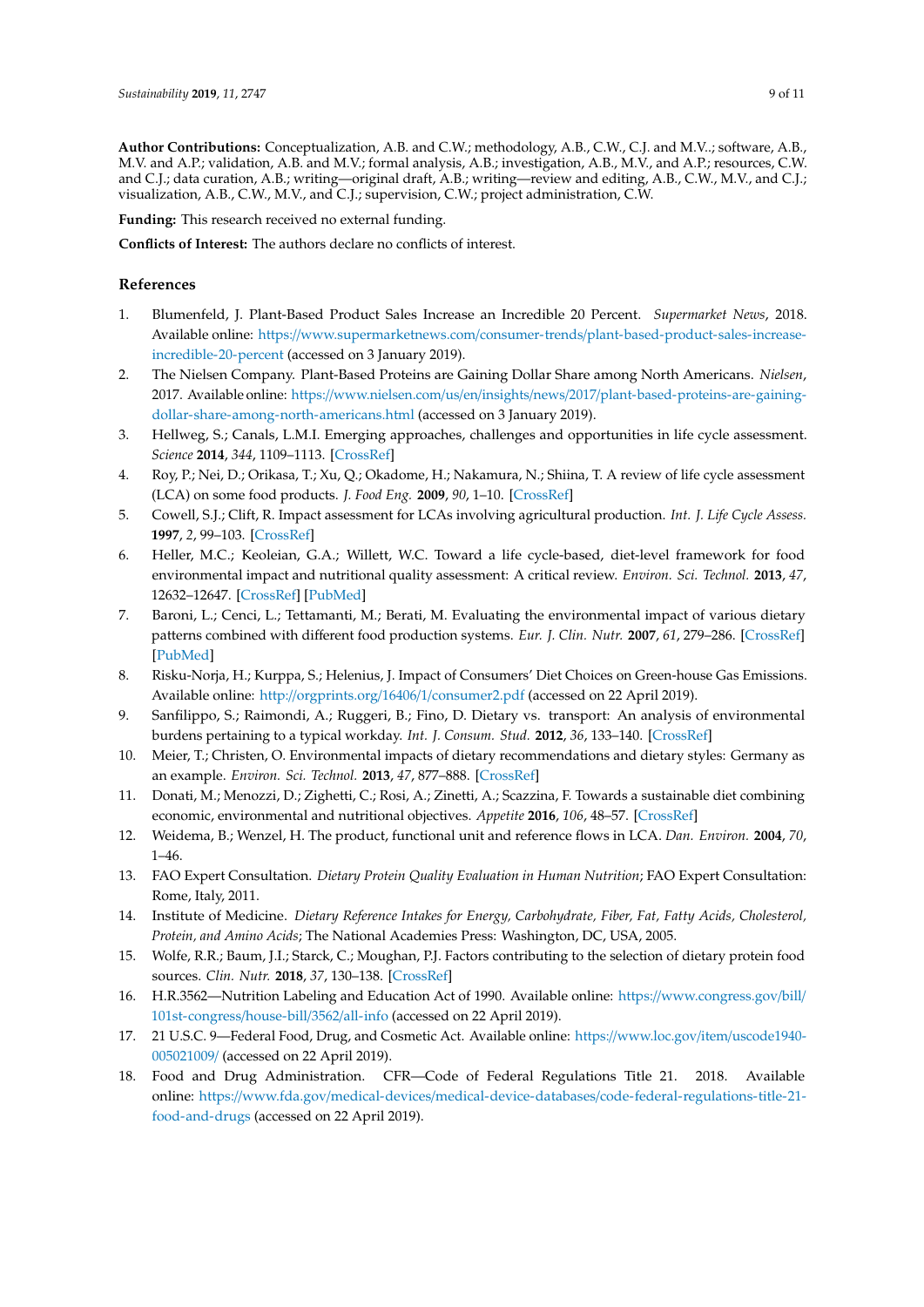- <span id="page-9-0"></span>19. Food and Drug Administration. Food Labeling: Serving Sizes of Foods That Can Reasonably Be Consumed At One Eating Occasion; Dual-Column Labeling; Updating, Modifying, and Establishing Certain Reference Amounts Customarily Consumed; Serving Size for Breath Mints; and Technical Amendmen. 2016. Available online: https://www.federalregister.gov/documents/2016/05/27/2016-11865/[food-labeling-serving-sizes-of](https://www.federalregister.gov/documents/2016/05/27/2016-11865/food-labeling-serving-sizes-of-foods-that-can-reasonably-be-consumed-at-one-eating-occasion)[foods-that-can-reasonably-be-consumed-at-one-eating-occasion](https://www.federalregister.gov/documents/2016/05/27/2016-11865/food-labeling-serving-sizes-of-foods-that-can-reasonably-be-consumed-at-one-eating-occasion) (accessed on 3 January 2019).
- <span id="page-9-1"></span>20. De Vries, M.; de Boer, I.J.M. Comparing environmental impacts for livestock products: A review of life cycle assessments. *Livest. Sci.* **2010**, *128*, 1–11. [\[CrossRef\]](http://dx.doi.org/10.1016/j.livsci.2009.11.007)
- <span id="page-9-2"></span>21. Hallstrom, E.; Carlsson-Kanyama, A.; Borjesson, P. Environmental impact of dietary change: A systematic review. *J. Clean. Prod.* **2015**, *91*, 1–11. [\[CrossRef\]](http://dx.doi.org/10.1016/j.jclepro.2014.12.008)
- <span id="page-9-3"></span>22. Tilman, D.; Clark, M. Global diets link environmental sustainability and human health. *Nature* **2014**, *515*, 518–522. [\[CrossRef\]](http://dx.doi.org/10.1038/nature13959)
- <span id="page-9-4"></span>23. Springmann, M.; Godfray, H.C.J.; Rayner, M.; Scarborough, P. Analysis and valuation of the health and climate change cobenefits of dietary change. *Proc. Natl. Acad. Sci. USA* **2016**, *113*, 4146–4151. [\[CrossRef\]](http://dx.doi.org/10.1073/pnas.1523119113)
- <span id="page-9-5"></span>24. Mattsson, B.; Cederberg, C.; Blix, L. Agricultural land use in life cycle assessment (LCA): Case studies of three vegetable oil crops. *J. Clean. Prod.* **2000**, *8*, 283–292. [\[CrossRef\]](http://dx.doi.org/10.1016/S0959-6526(00)00027-5)
- 25. Koehler, A. Water use in LCA: Managing the planet's freshwater resources. *Int. J. Life Cycle Assess.* **2008**, *13*, 451–455. [\[CrossRef\]](http://dx.doi.org/10.1007/s11367-008-0028-6)
- <span id="page-9-6"></span>26. Leinonen, I.; Williams, A.G.; Wiseman, J.; Guy, J.; Kyriazakis, I. Predicting the environmental impacts of chicken systems in the United Kingdom through a life cycle assessment: Broiler production systems. *Poult. Sci.* **2012**, *91*, 8–25. [\[CrossRef\]](http://dx.doi.org/10.3382/ps.2011-01634) [\[PubMed\]](http://www.ncbi.nlm.nih.gov/pubmed/22184424)
- <span id="page-9-7"></span>27. Bentley, J.; Kantor, L. Food Availability (Per Capita) Data System. *United States Department of Agriculture Economic Research Service*, 2015. Available online: https://[www.ers.usda.gov](https://www.ers.usda.gov/data-products/food-availability-per-capita-data-system/)/data-products/food-availability[per-capita-data-system](https://www.ers.usda.gov/data-products/food-availability-per-capita-data-system/)/ (accessed on 22 April 2019).
- <span id="page-9-8"></span>28. Pasiakos, S.M.; Agarwal, S.; Lieberman, H.R.; Fulgoni, V.L. Sources and amounts of animal, dairy, and plant protein intake of US adults in 2007–2010. *Nutrients* **2015**, *7*, 7058–7069. [\[CrossRef\]](http://dx.doi.org/10.3390/nu7085322)
- <span id="page-9-9"></span>29. Halloran, A.; Roos, N.; Eilenberg, J.; Cerutti, A.; Bruun, S. Life cycle assessment of edible insects for food protein: A review. *Agron. Sustain. Dev.* **2016**, *36*, 1–13. [\[CrossRef\]](http://dx.doi.org/10.1007/s13593-016-0392-8)
- <span id="page-9-10"></span>30. Ruini, L.F.; Ciati, R.; Pratesi, C.A.; Marino, M.; Principato, L.; Vannuzzi, E. Working toward healthy and sustainable diets: The ' Double Pyramid Model ' developed by the Barilla Center for Food and Nutrition to raise awareness about the environmental and nutritional impact of foods. *Front. Nutr.* **2015**, *2*, 1–6. [\[CrossRef\]](http://dx.doi.org/10.3389/fnut.2015.00009) [\[PubMed\]](http://www.ncbi.nlm.nih.gov/pubmed/25988137)
- <span id="page-9-11"></span>31. Bentley, J. Per Capita Availability of Chicken Higher than that of Beef. *USDA ERS*, 2017. Available online: https://[www.ers.usda.gov](https://www.ers.usda.gov/data-products/chart-gallery/gallery/chart-detail/?chartId=58312)/data-products/chart-gallery/gallery/chart-detail/?chartId=58312 (accessed on 22 April 2019).
- <span id="page-9-12"></span>32. Pimentel, M. Sustainability of meat-based and plant based diets and the environment. *Am. J. Clin. Nutr.* **2003**, *78*, 660–663. [\[CrossRef\]](http://dx.doi.org/10.1093/ajcn/78.3.660S)
- <span id="page-9-13"></span>33. Clune, S.; Crossin, E.; Verghese, K. Systematic review of greenhouse gas emissions for different fresh food categories. *J. Clean. Prod.* **2017**, *140*, 766–783. [\[CrossRef\]](http://dx.doi.org/10.1016/j.jclepro.2016.04.082)
- <span id="page-9-14"></span>34. Nijdam, D.; Rood, T.; Westhoek, H. The price of protein: Review of land use and carbon footprints from life cycle assessments of animal food products and their substitutes. *Food Policy* **2012**, *37*, 760–770. [\[CrossRef\]](http://dx.doi.org/10.1016/j.foodpol.2012.08.002)
- <span id="page-9-15"></span>35. Henriksson, P.J.G.; Heijungs, R.; Dao, H.M.; Phan, L.T.; de Snoo, G.R.; Guinée, J.B. Product carbon footprints and their uncertainties in comparative decision contexts. *PLoS ONE* **2015**, *10*, 1–11. [\[CrossRef\]](http://dx.doi.org/10.1371/journal.pone.0121221) [\[PubMed\]](http://www.ncbi.nlm.nih.gov/pubmed/25781175)
- <span id="page-9-16"></span>36. Ribal, J.; Estruch, V.; Clemente, G.; Fenollosa, M.L.; Sanjuán, N. Assessing variability in carbon footprint throughout the food supply chain: A case study of Valencian oranges. *Int. J. Life Cycle Assess.* **2019**, 1–18. [\[CrossRef\]](http://dx.doi.org/10.1007/s11367-018-01580-9)
- <span id="page-9-17"></span>37. Elhami, B.; Akram, A.; Khanali, M. Optimization of energy consumption and environmental impacts of chickpea production using data envelopment analysis (DEA) and multi objective genetic algorithm (MOGA) approaches. *Inf. Process. Agric.* **2016**, *3*, 190–205. [\[CrossRef\]](http://dx.doi.org/10.1016/j.inpa.2016.07.002)
- 38. Elhami, B.; Khanali, M.; Akram, A. Combined Application of Artificial Neural Networks and life cycle Assessment in Lentil Farming in Iran. *Inf. Process. Agric.* **2017**, *4*, 18–32. [\[CrossRef\]](http://dx.doi.org/10.1016/j.inpa.2016.10.004)
- 39. Halloran, A.; Hanboonsong, Y.; Roos, N.; Bruun, S. Life cycle assessment of cricket farming in north-eastern Thailand. *J. Clean. Prod.* **2017**, *156*, 83–94. [\[CrossRef\]](http://dx.doi.org/10.1016/j.jclepro.2017.04.017)